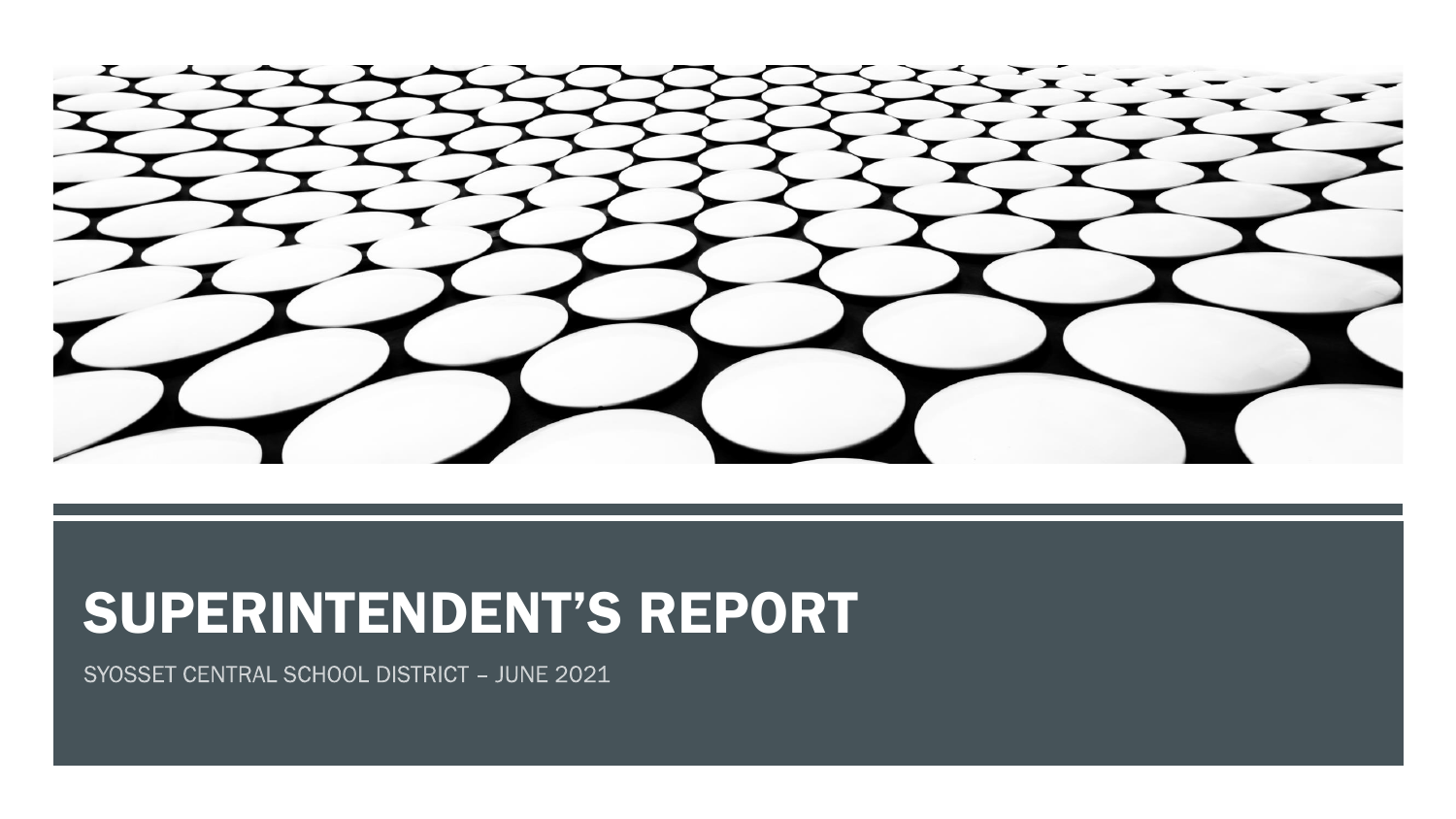# PANDEMIC LEARNING

NWEA PERFORMANCE DATA

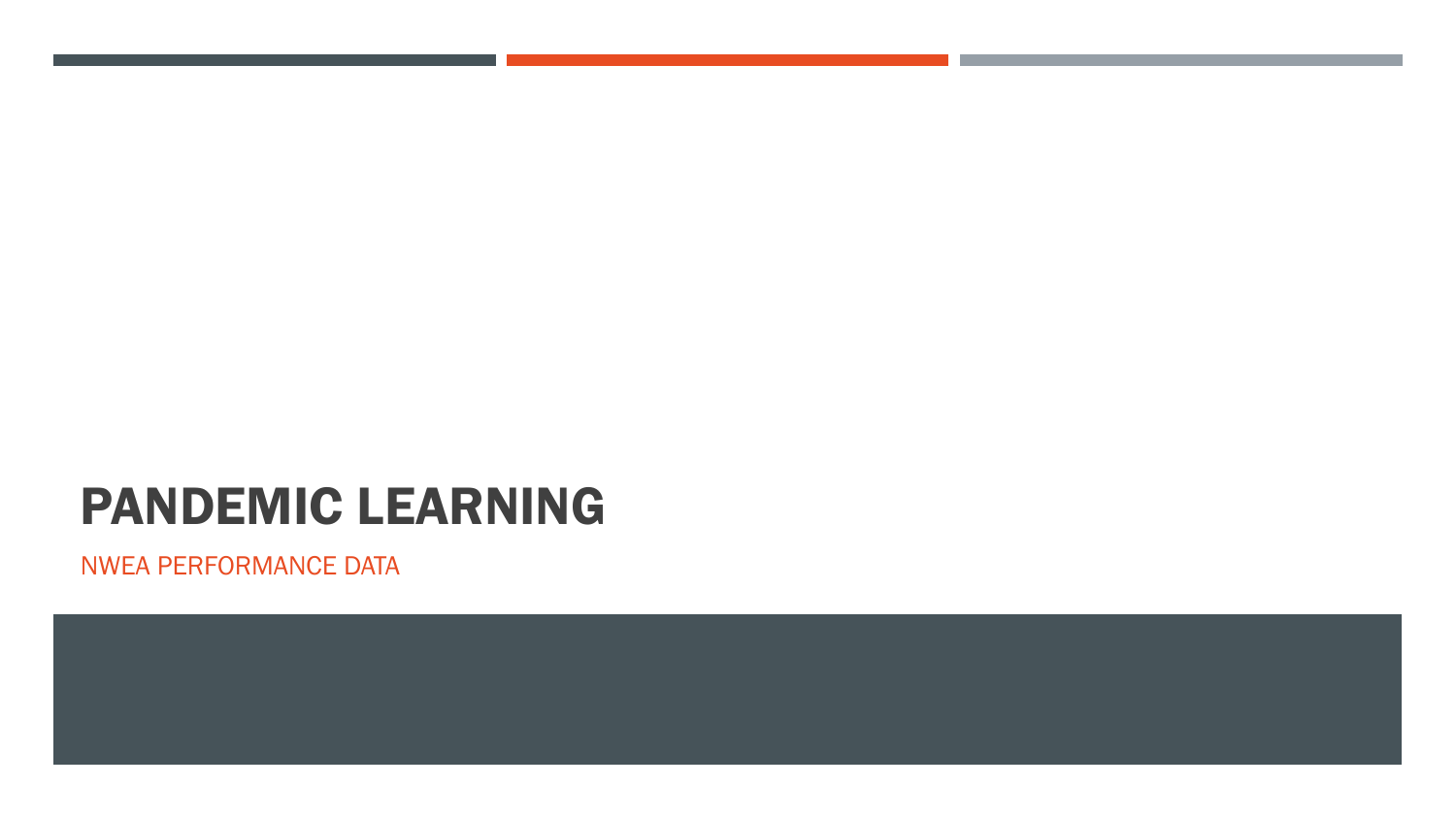## NWEA – COMPUTER-BASED ASSESSMENT

NWEA - Used as an MTSS "universal screening" tool.

Should be used as one of "multiple measures" for assessing student learning.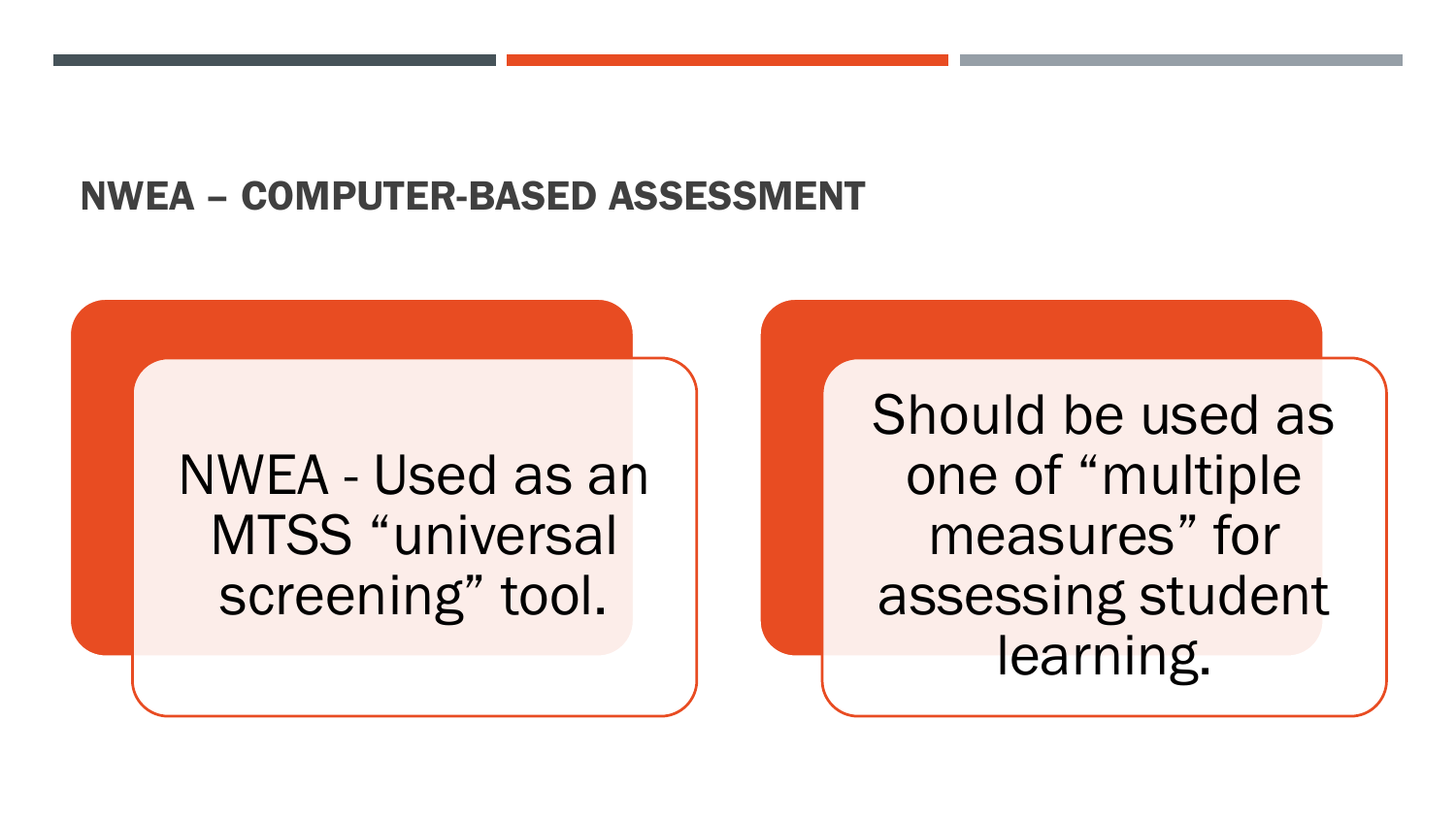### NATIONAL COMPARISONS – STUDENT ACHIEVEMENT QUINTILES (AVERAGE OF ALL 5 TEST ADMINISTRATIONS)



Reading 5-Test Average



#### Math 5-Test Average

Low LoAvg Avg HiAvg High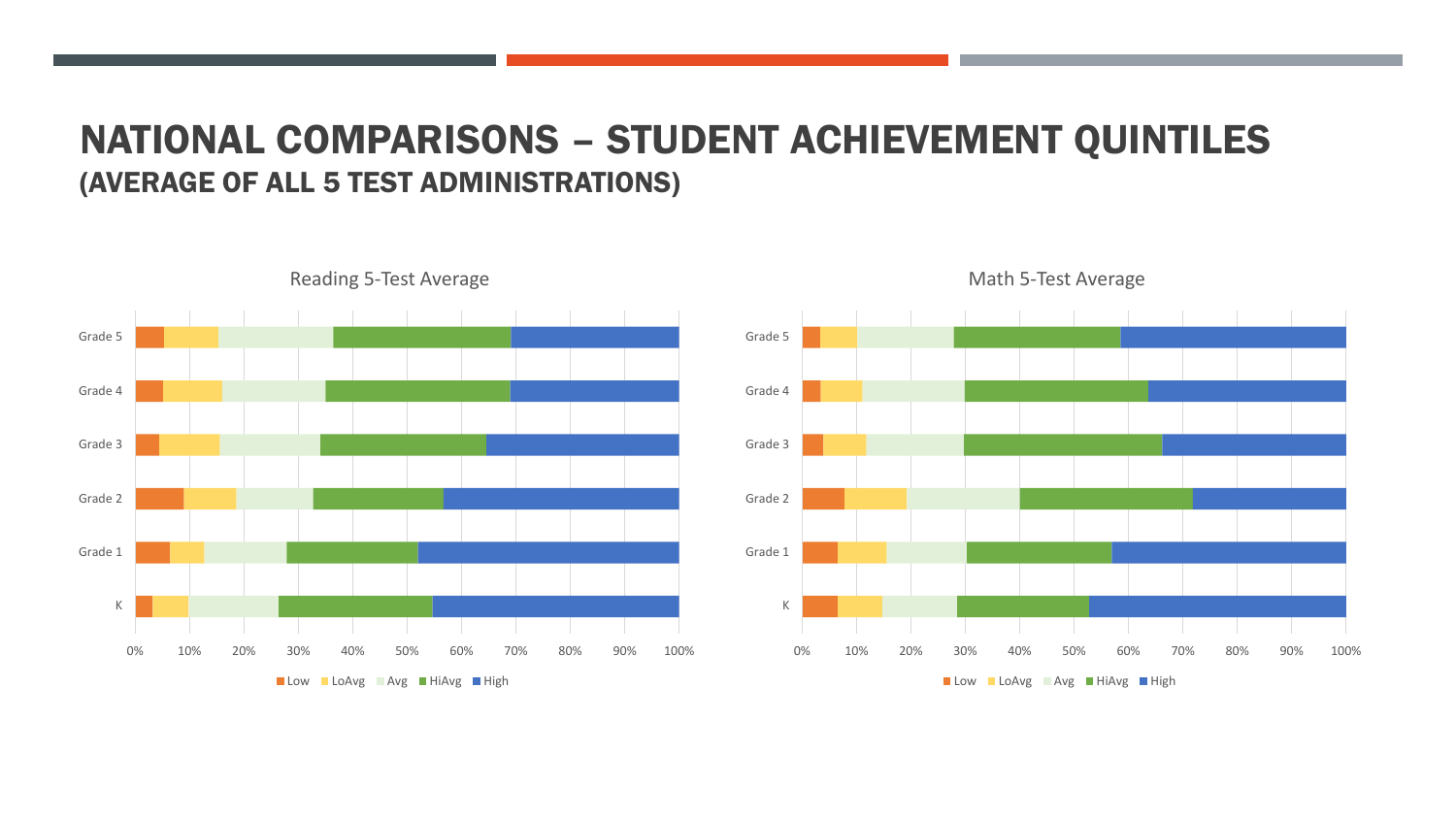### NWEA DATA

- Average (mean) RIT score displayed
- In-person and virtual students showed comparable scores and rates of increase
- Average scores increased in every grade whether in-person or virtual







0 50 100 150 200 250 K 1 2 3 4 5 Math In-Person - RIT Score FA 19-20 WI 19-20 FA 20-21 WI 20-21 SP 20-21 Reading In-Person - RIT Score

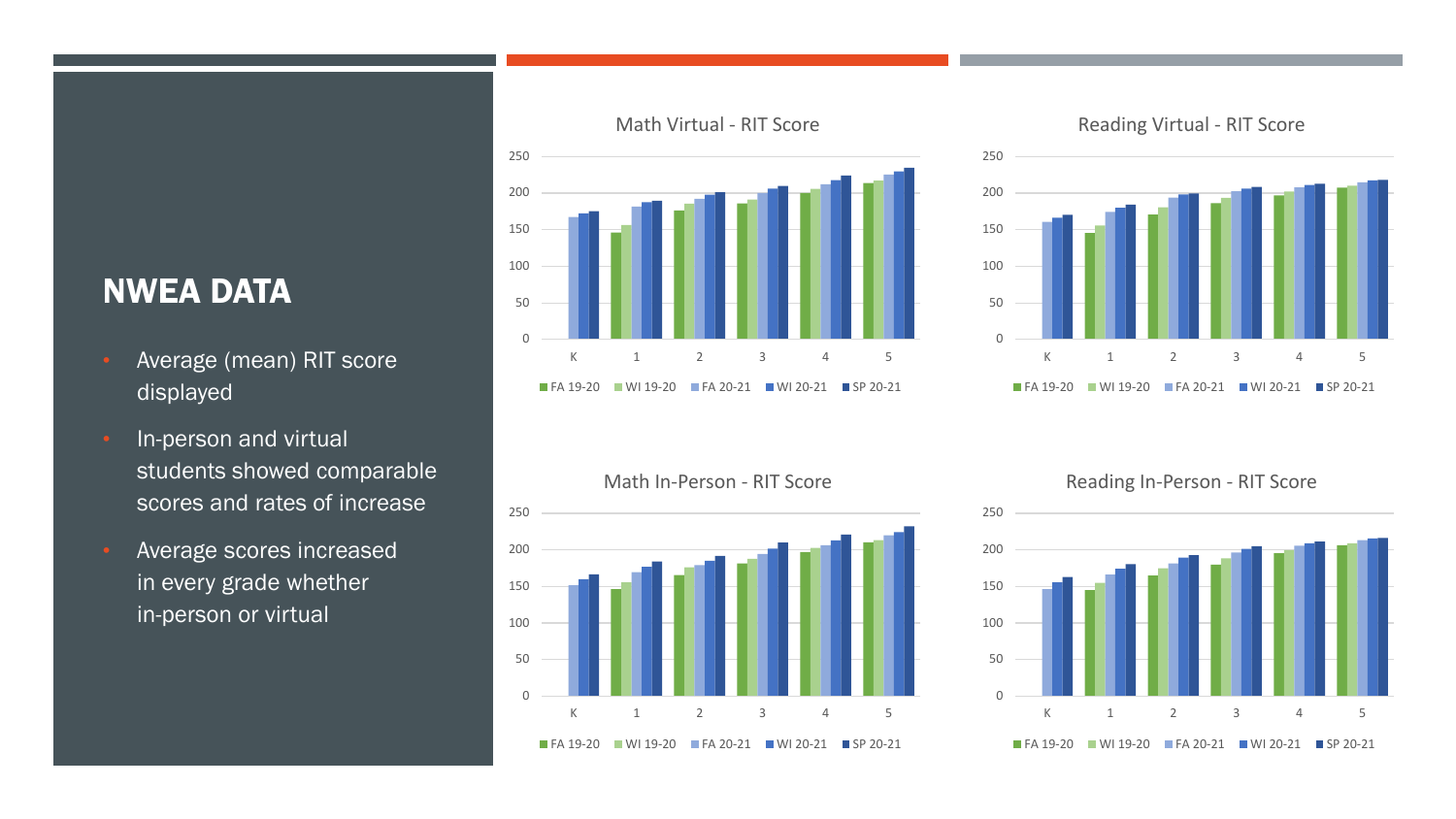# OTHER ITEMS

FOUNDATION AID PRESENTATION NY STATE PRE-K GRANT PROGRAM